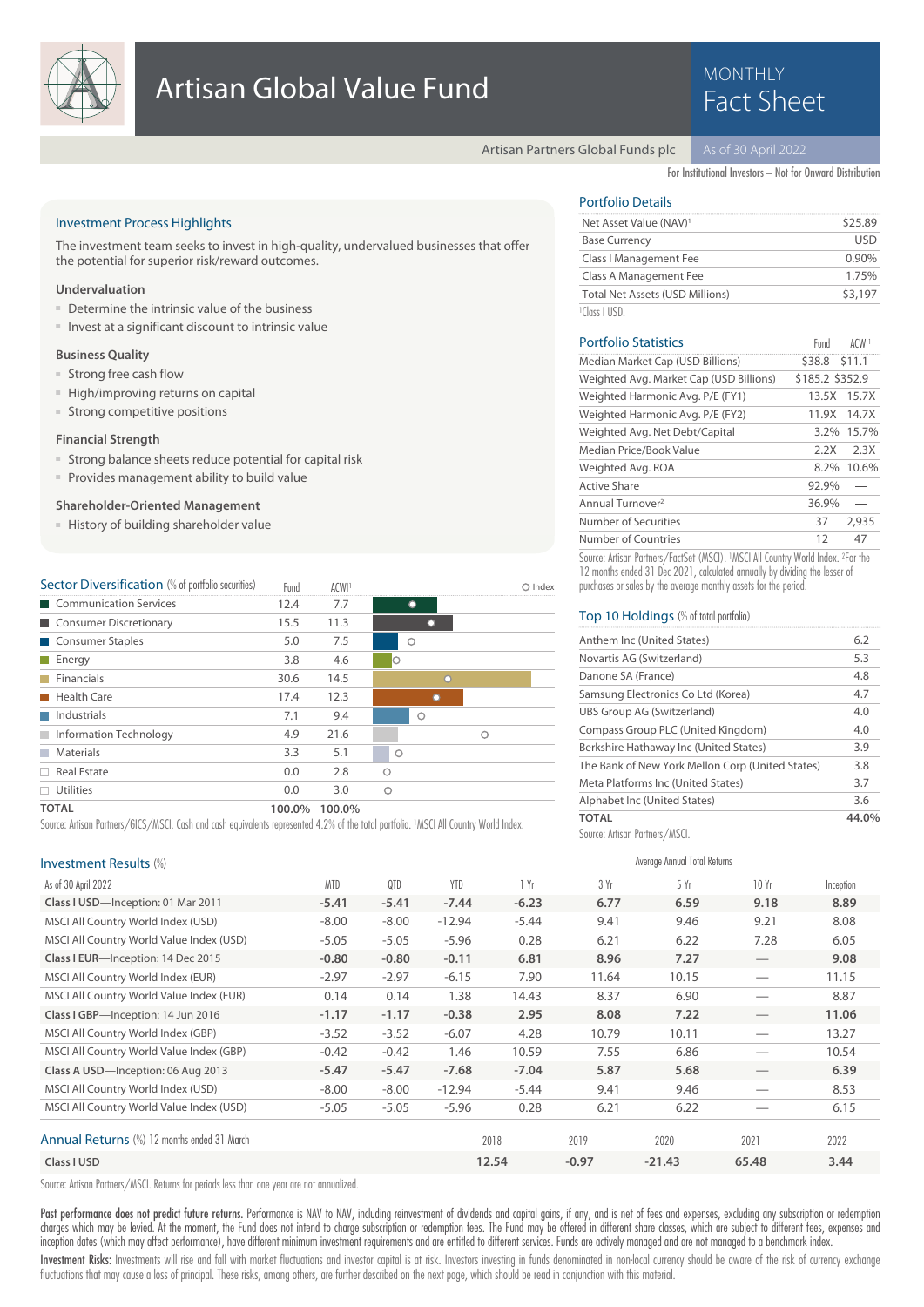# Artisan Global Value Fund

#### Region/Country Allocation (% of portfolio securities)

| <b>REGION</b>           | Fund   | ACWI <sup>1</sup> |
|-------------------------|--------|-------------------|
| <b>AMERICAS</b>         | 46.7   | 63.9              |
| <b>United States</b>    | 44.8   | 60.7              |
| Canada                  | 1.9    | 3.2               |
| <b>EUROPE</b>           | 40.6   | 16.0              |
| Switzerland             | 12.7   | 2.6               |
| United Kingdom          | 11.9   | 3.9               |
| France                  | 6.1    | 2.8               |
| Netherlands             | 4.2    | 1.0               |
| Germany                 | 4.1    | 2.0               |
| Belgium                 | 1.7    | 0.2               |
| <b>EMERGING MARKETS</b> | 9.8    | 11.3              |
| Korea                   | 4.9    | 1.4               |
| China                   | 3.0    | 3.5               |
| Brazil                  | 1.8    | 0.6               |
| <b>PACIFIC BASIN</b>    | 2.9    | 8.6               |
| Japan                   | 2.9    | 5.4               |
| <b>MIDDLE EAST</b>      |        | 0.2               |
| <b>TOTAL</b>            | 100.0% | 100.0%            |

Source: Artisan Partners/MSCI. <sup>1</sup>MSCI All Country World Index. Countries held in the index, but not held in the portfolio, are not listed.

#### Identifiers

| Class/Currency | ISIN         | SEDOL          | Minimum Investment |
|----------------|--------------|----------------|--------------------|
| Class I USD    | IE00B43C0T93 | B43C0T9        | \$500,000          |
| Class I EUR    | IE00B4M6YD48 | B4M6YD4        | €500,000           |
| Class I GBP    | IE00B3PYJ555 | <b>B3PYJ55</b> | £500,000           |
| Class A USD    | IE00B8O6N977 | <b>B8O6N97</b> | \$10,000           |

#### Team Leadership (Pictured left to right)



| Portfolio Managers                           | Years of Investment Experience |
|----------------------------------------------|--------------------------------|
| Daniel J. O'Keefe (Lead)   Managing Director |                                |
| Michael J. McKinnon, CFA   Managing Director |                                |

Current and future portfolio holdings are subject to risk. International investments involve special risks, including currency fluctuation, lower liquidity, different accounting methods and economic and political systems, and higher transaction costs. These risks typically are greater in emerging markets. Securities of small- and medium-sized companies tend to have a shorter history of operations, be more volatile and less liquid and may have underperformed securities of large companies during some periods. Value securities may underperform other asset types during a given period. Investments will rise and fall with market fluctuations and investor capital is at risk. The costs associated with this fund will impact your return over time. These risks, among others, are further described in the Fund Documents.

This is a marketing communication. Further fund details, including risks, fees and expenses, and other information, such as ESG practices, are set out in the current Prospectus, Supplements, Key Investor Information Documents (KIIDs) and other documentation (collectively, the Fund Documents), which can be obtained by calling +44 (0) 207 766 7130 or visiting www.apgfunds-docs.com. Please refer to the Fund Documents and consider all of a fund's characteristics before making any final investment decisions.

Portfolio holdings are displayed in the context of marketing the fund shares and not the marketing of underlying portfolio securities. Securities referenced may not be representative of all portfolio holdings. Securities of the same issuer are aggregated to determine a holding's portfolio weight. Portfolio statistics calculations exclude outlier data and certain securities which lack applicable attributes, such as private securities. Artisan Partners may substitute information from a related security if unavailable for a particular security. This material is as of the date indicated and is subject to change without notice. Totals may not sum due to rounding.

Country exposure percentages reflect country designations as classified by MSCI as of the date shown. Securities not classified by MSCI reflect country designations as of the date the report was generated. Sector exposure percentages reflect sector designations as currently classified by GICS.

MSCI makes no express or implied warranties or representations and shall have no liability whatsoever with respect to any MSCI data contained herein. The MSCI data may not be further redistributed or used to create indices or financial products. This report is not approved or produced by MSCI.

The Global Industry Classification Standard (GICS®) is the exclusive intellectual property of MSCI Inc. (MSCI) and Standard & Poor's Financial Services, LLC (S&P). Neither MSCI, S&P, their affiliates, nor any of their third party providers ("GICS Parties") makes any representations or warranties, express or implied, with respect to GICS or the results to be obtained by the use thereof, and expressly disclaim all warranties, including warranties of accuracy, completeness, merchantability and fitness for a particular purpose. The GICS Parties shall not have any liability for any direct, indirect, special, punitive, consequential or any other damages (including lost profits) even if notified of such damages.

This material is provided for informational purposes without regard to your particular investment needs and shall not be construed as investment or tax advice on which you may rely for your investment decisions. Investors should consult their financial and tax adviser before making investments in order to determine the appropriateness of any investment product discussed herein. In no event shall Artisan Partners have any liability for direct, indirect, special, incidental, punitive, consequential (including, without limitation, lost profits) losses or any other damages resulting from the use of this material.

Artisan Partners Limited Partnership (APLP) is an investment adviser registered with the U.S. Securities and Exchange Commission (SEC). Artisan Partners UK LLP (APUK) is authorized and regulated by the Financial Conduct Authority and is a registered investment adviser with the SEC. APEL Financial Distribution Services Limited (AP Europe) is authorized and regulated by the Central Bank of Ireland. APLP, APUK and AP Europe are collectively, with their parent company and affiliates, referred to as Artisan Partners herein. Artisan Partners is not registered, authorised or eligible for an exemption from registration in all jurisdictions. Therefore, services described herein may not be available in certain jurisdictions. This material does not constitute an offer or solicitation where such actions are not authorised or lawful, and in some cases may only be provided at the initiative of the prospect. Further limitations on the availability of products or services described herein may be imposed.

APLP is the investment manager of Artisan Partners Global Funds Plc (APGF), an umbrella type open-ended investment company with variable capital having segregated liability between its sub-funds, incorporated with limited liability and authorized in Ireland by the Central Bank of Ireland as an Undertaking for Collective Investments in Transferable Securities (UCITS) under registration number 485593. APUK and AP Europe are the distributors for APGF. This material is not intended for use within the US or with any US persons. The Fund shares described herein are not and will not be, registered under the US Securities Act of 1933 and may not be sold to or for the benefit of any US person.

This material is only intended for investors which meet qualifications as institutional investors as defined in the applicable jurisdiction where this material is received, which includes only Professional Clients or Eligible Counterparties as defined by the Markets in Financial Instruments Directive (MiFID) where this material is issued by APUK or AP Europe. This material is not for use by retail investors and may not be reproduced or distributed without Artisan Partners' permission.

In the United Kingdom, issued by APUK, 25 St. James's St., Floor 3, London SW1A 1HA, registered in England and Wales (LLP No. OC351201). Registered office: Reading Bridge House, Floor 4, George St., Reading, Berkshire RG1 8LS. In Ireland, issued by AP Europe, Fitzwilliam Hall, Fitzwilliam Pl, Ste. 202, Dublin 2, D02 T292. Registered office: 70 Sir John Rogerson's Quay, Dublin 2, D02 R296 (Company No. 637966).



For more information visit www.artisanpartners.com  $\bigcirc$  2022 Artisan Partners. All rights reserved.